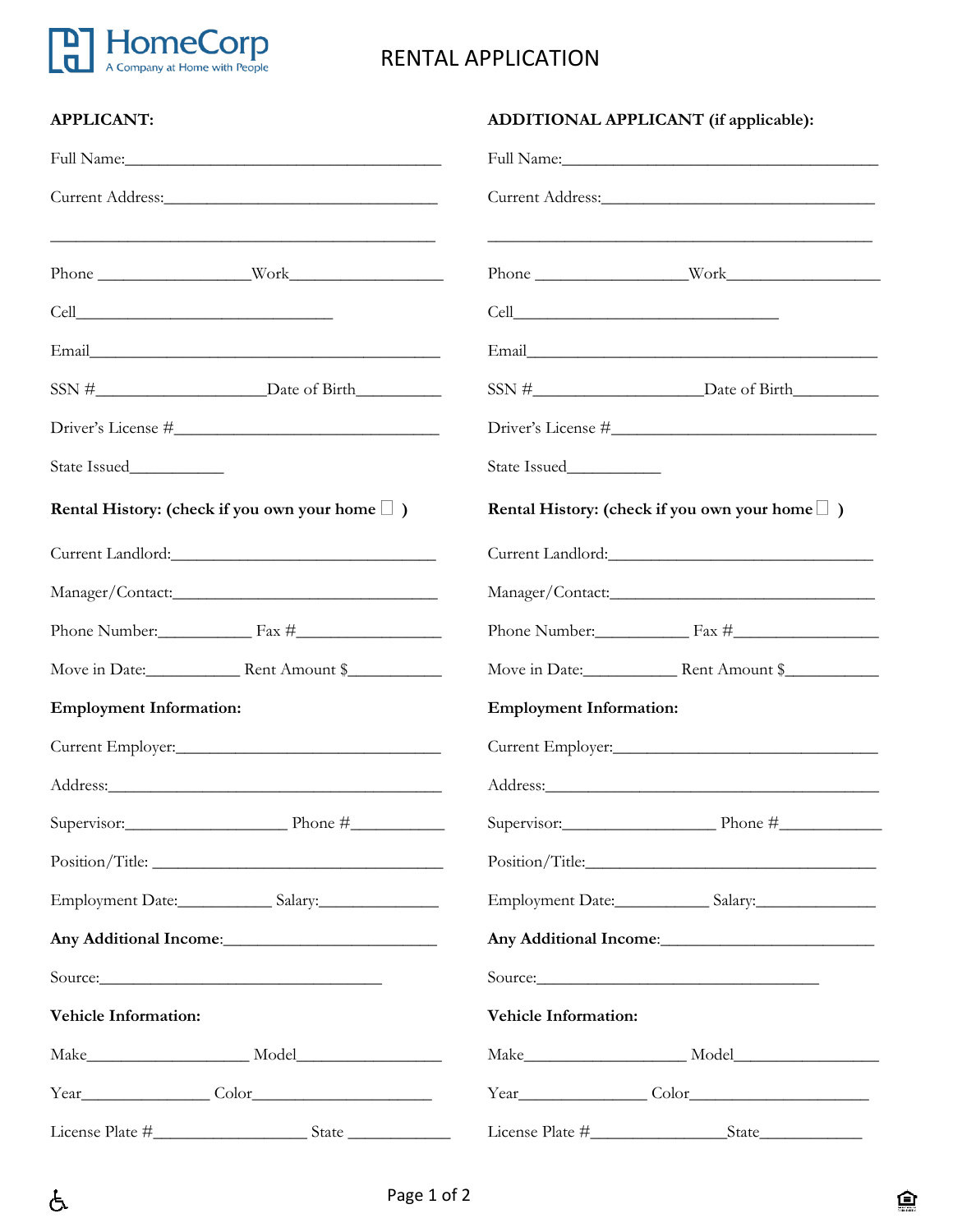

#### **Other persons who will occupy apartment:**

|                              |      | Relationship:       |                          |  |
|------------------------------|------|---------------------|--------------------------|--|
| Name:                        |      | Relationship:       | Birthdate:               |  |
| Name:                        |      | Relationship:       | Birthdate:               |  |
| Name:                        |      |                     | Relationship: Birthdate: |  |
|                              | Name | <b>Phone Number</b> | Relationship             |  |
| <b>Emergency Contact #1:</b> |      |                     |                          |  |
| <b>Emergency Contact #2:</b> |      |                     |                          |  |
|                              |      |                     |                          |  |

**Key Release**: In the event of serious illness, death, or other circumstances that would make you unavailable,

the emergency contact can remove your property from your unit or the common areas. **Applicant Initials:** 

| Pets: Type: | <b>Breed:</b> | Weight: | Name: | Rabies # |
|-------------|---------------|---------|-------|----------|
| Type:       | <b>Breed:</b> | Weight: | Name: | Rabies # |

**SECURITY DEPOSITS:** The Security Deposit or hold fee shall be refunded upon denial of this application. I understand I may cancel this application by written notice within 72 hours and receive a full refund of this security deposit or hold fee within 30 days of the cancellation. If I cancel after 72 hours or refuse to occupy the premises on the agreed upon date, I understand the security deposit or hold fee will be forfeited to Management.

**PET POLICY**: Applicant must pay an additional sum of \$350 per pet(up to 40 lbs) or \$550 per pet(over 40 lbs) prior to occupying premises, and upon execution of a pet agreement. This amount is strictly a **NONREFUNDABLE** pet fee and does not cover damages caused by pets. NO EXCEPTIONS. LIMIT OF 2 PETS. Certain breed restrictions may apply. Doggie DNA registration required.

**EQUAL HOUSING OPPORTUNITY**: Title viii, section 804 of the Civil Rights Act of 1968 states that it is unlawful to discriminate against any person making application for rental housing, with regard to race, religion, color, sex, national origin, familial status or handicapped status.

**APPLICATION FEE:** An Application fee of \$75 per applicant is required to process this application. The application fee and security deposit or hold fee is due with application in order to process. No application will be accepted without application fee, security deposit or hold fee, and complete application paperwork. **Security deposit and application fee(s) must be paid in separate checks or money orders.** 

Have you ever been evicted or required to vacate from a previous rental property? \_\_\_\_\_\_\_\_\_\_\_\_\_\_\_

| I LEARNED OF THESE APARTMENTS FROM: |               |             |  |
|-------------------------------------|---------------|-------------|--|
| DO YOU HAVE A MOTORCYCLE:           | BOAT/TRAILER: | W/D NEEDED? |  |
| DESIRED MOVE IN DATE:               | LEASE TERM:   | FLOORPLAN:  |  |

By signing above, I hereby authorize permission to obtain credit history, criminal history, and rental history for all applicants included on this application.

| APPLICANT:              | ADD'L APPLICANT | DATE: |
|-------------------------|-----------------|-------|
|                         |                 |       |
| <b>COMMUNITY AGENT:</b> | DATE RECEIVED:  |       |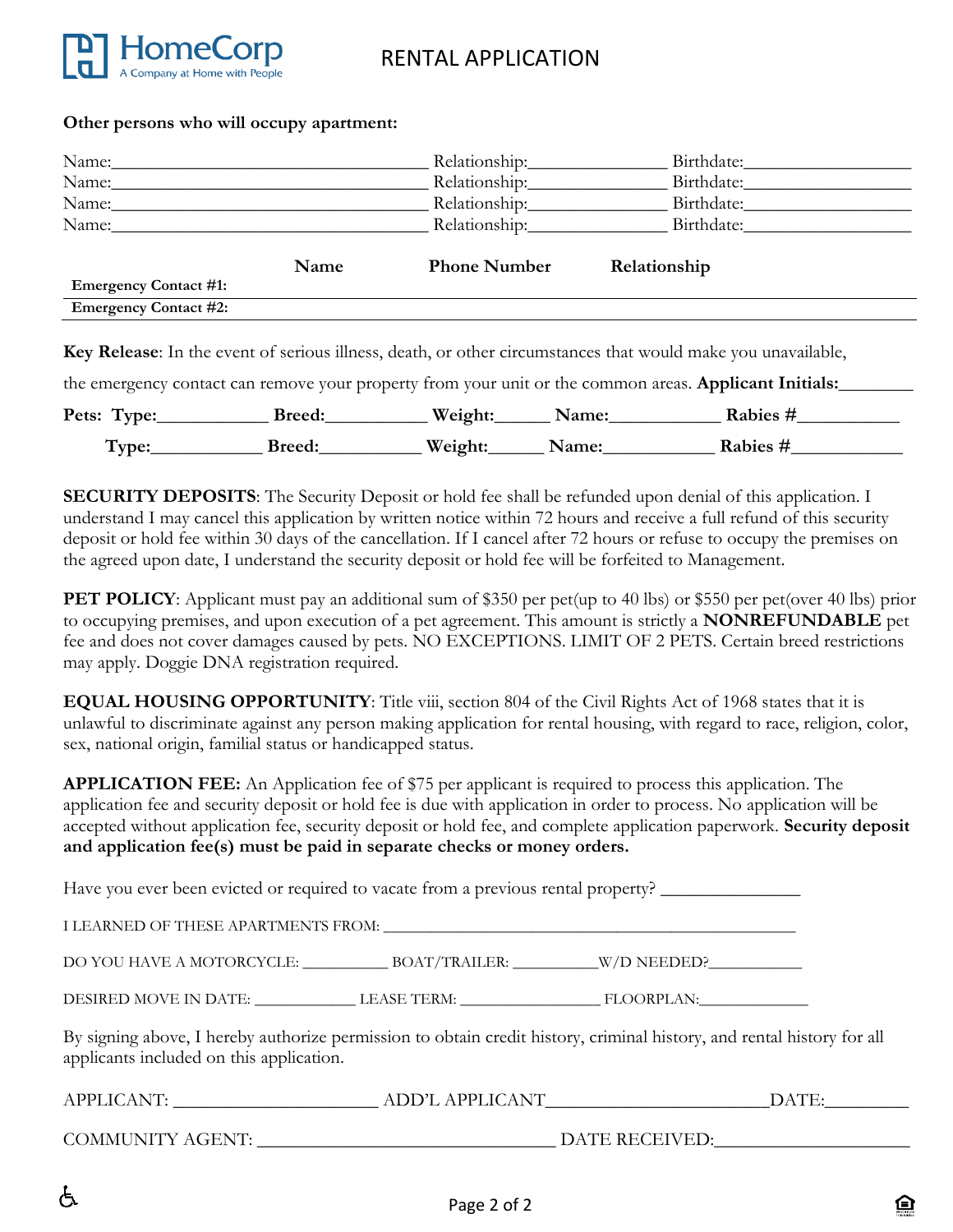

# **Rental Verification Form**

**I/We hereby authorize the release of any and all rental history information regarding residency at the location specified below:** 

To be completed by the person **renting** the residence:

| Community/Landlord Information:                    |                                                                                                      |
|----------------------------------------------------|------------------------------------------------------------------------------------------------------|
|                                                    |                                                                                                      |
|                                                    |                                                                                                      |
|                                                    |                                                                                                      |
| To be completed by the person verifying residency: |                                                                                                      |
|                                                    |                                                                                                      |
|                                                    |                                                                                                      |
|                                                    |                                                                                                      |
|                                                    | Any Lease Violations or Complaints Complaints: _________________________________                     |
|                                                    | Damages Upon Move-out: Yes: _________ No: _________ Pets: Yes________ No: ___________                |
|                                                    | Deposit Returned: Yes: __________ No: __________ Balance Upon Move-out: \$__________________________ |
|                                                    |                                                                                                      |
|                                                    |                                                                                                      |
| Preparer's Signature/Title                         | Date:                                                                                                |
|                                                    | We would like to thank you in advance for your assistance.                                           |
|                                                    |                                                                                                      |